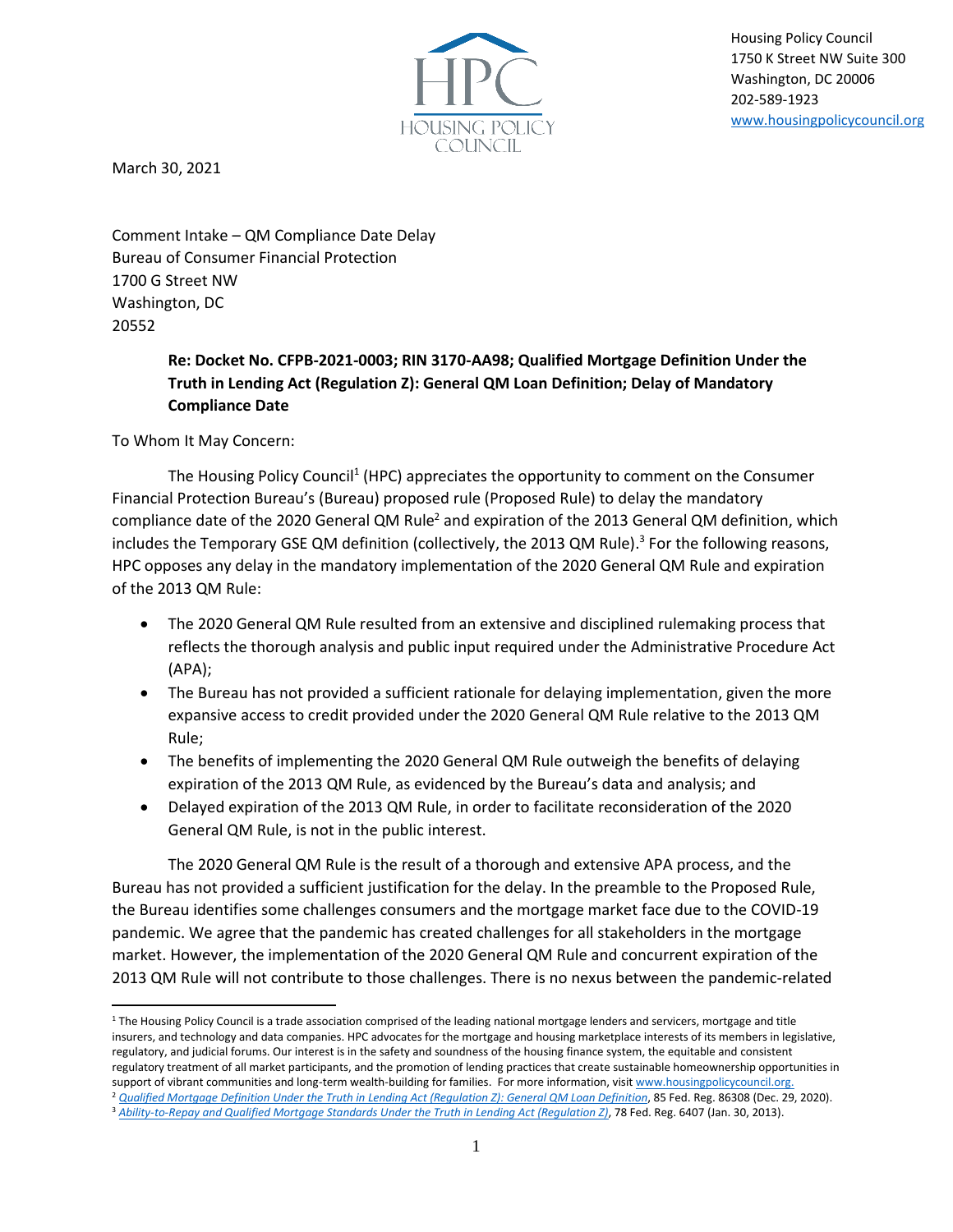issues facing the mortgage market and the full execution of the 2020 General QM Rule, and the Bureau does not establish one in the Proposed Rule.

The benefits of implementing the 2020 General QM Rule, with full expiration of the 2013 QM Rule outweigh the benefits of delay. The Bureau suggests that an additional 33,000 consumers could benefit from the proposed delay. However, the Bureau has not provided any data or evidence to support this estimate. In contrast, the administrative record in support of the 2020 General QM presents a material positive impact on consumers. The new QM rule would expand access to credit to almost one million consumers and will also cover borrowers who were previously deemed QM under the Temporary GSE QM definition. In addition, the Bureau has not properly considered the costs to covered persons that the delay will create – mainly from the uncertainty that will result.

In other words, there is a clear administrative record that consumers and covered persons would benefit from implementation of the 2020 General QM Rule, and no similar evidence for additional consumer or covered person benefit based upon delay. As a result, the Bureau's position, which neglects to present this impact, may be contrary to the statutory standards governing rulemaking by the Bureau, which require the agency to consider the potential benefit and costs to covered persons and consumers, including consumers' *access* to financial products. 4

We also are concerned that the Proposed Rule's real purpose is to set the stage for the Bureau to reopen the 2020 General QM Rule. We firmly believe that reopening the 2020 General QM Rule would not be in the public interest. As noted above, the 2020 General QM Rule was a product of prolonged and in-depth deliberation by the Bureau that included input from all stakeholders. That deliberative process demonstrated that there are no alternatives that will expand access to safe, affordable, and well-underwritten QM loans in the manner that the 2020 General QM Rule can. Each of the alternatives considered as part of that rulemaking created new constraints on access to credit and operational complications that would make it more difficult to assist traditionally underserved segments of the population. If the Bureau wants to explore modifications to the 2020 General QM Rule, it should follow the standard APA rulemaking process, without delaying the mandatory compliance date.

The proposed delay will create a substantial amount of uncertainty in the mortgage market, and creditors may be hesitant to move forward with the implementation of the 2020 General QM Rule. As a result, innovations in underwriting that have the potential to help solve significant issues in housing finance, including historical racial inequity and the Black and Hispanic homeownership gaps that are core components of the homeownership policy dialogue today, may be stifled due to this delay. Again, as a result of the extensive evaluation undertaken during the rulemaking process, it does not appear that any significant modifications to the 2020 General QM Rule would result in a better outcome for consumers. In its deliberate rulemaking, the Bureau already has considered, and rejected, various other approaches, and concluded that the final General QM is the best way to provide broad access to prime mortgages that fulfill the Ability to Repay mandate and the QM safe product features to qualified borrowers.

We urge the Bureau to move forward with the mandatory compliance date of July 1, 2021, as set forth in the 2020 General QM Rule, published on December 29, 2020. Similarly, we ask that the 2013

<sup>4</sup> 12 U.S.C. § 5512(b)(2) (emphasis added).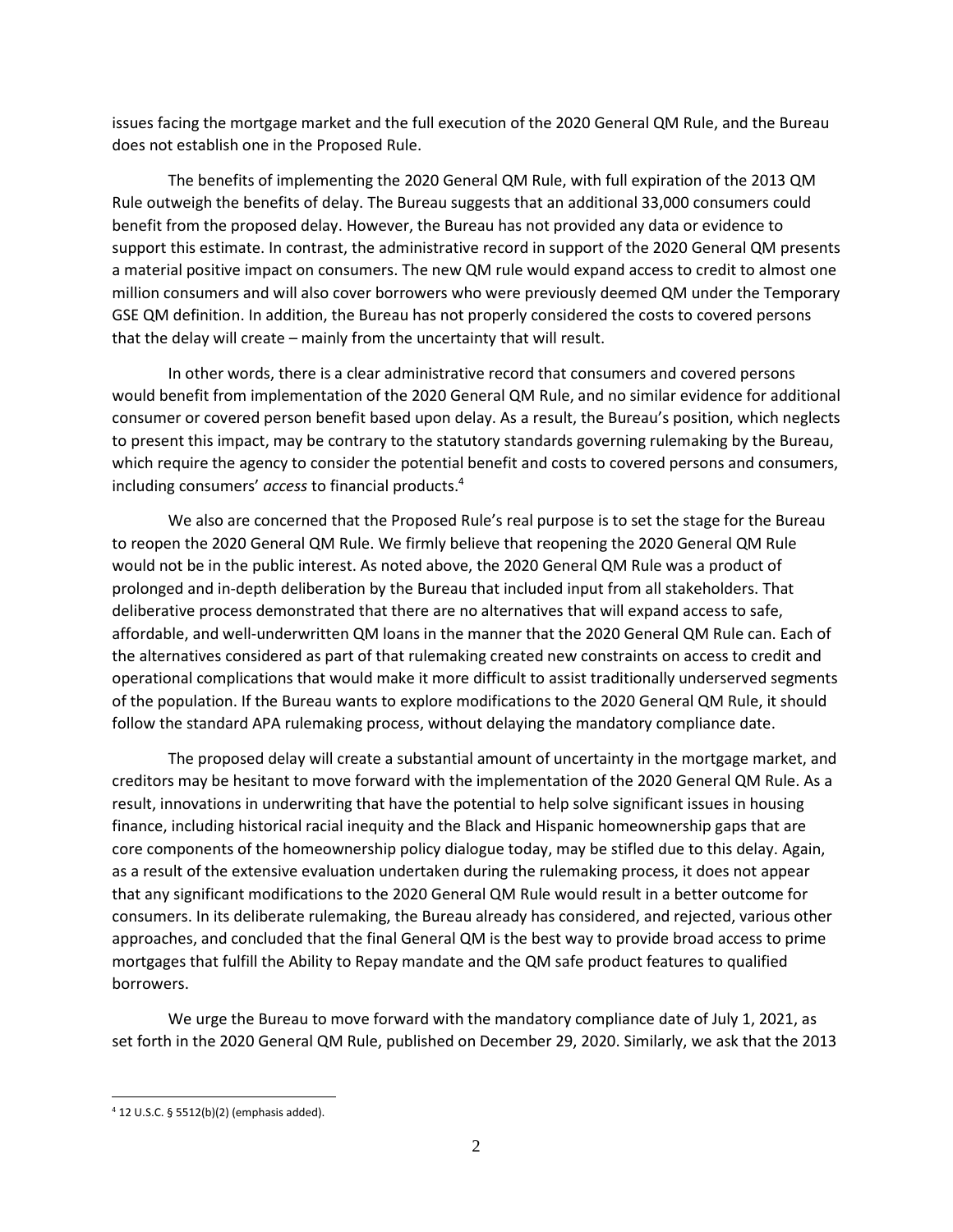QM Rule, including the Temporary GSE QM definition expire on July 1, 2021, as contemplated in the final extension of the sunset date rule published on October 26, 2020.

## **I. Discussion**

### *a. The 2020 General QM Rule is the result of a thorough and extensive process.*

The 2020 General QM Rule is the result of a thorough and extensive APA process. That process, which took more than two years, involved: (1) a detailed assessment by the Bureau of the shortcomings associated with the original Ability-to-Repay and Qualified Mortgage (ATR/QM) Rule; (2) the publication of an advance notice of rulemaking (ANPR) that explored possible revisions to General QM as the Bureau did not intend to make the Temporary GSE QM provision permanent; (3) the publication of a notice of proposed rulemaking (NPR) that proposed removing the 43% debt-to-income (DTI) limit and Appendix Q, enhancing the "consider and verify requirement" and imposing a pricing cap; and (4) the publication of a final rule. In addition to all this, Bureau officials had numerous discussions and meetings with a wide range of stakeholders over this period to ask questions and gather additional insight. Based upon this comprehensive effort, the Bureau determined that the revised General QM provides the best framework within the bounds of existing law to expand access to responsible, affordable credit without relying on the GSEs' underwriting standards.

## *The 2019 Assessment Report*

The Bureau's January 2019 Assessment Report on the ATR/QM Rule concluded that, contrary to the goals of the Rule, the exception for temporary GSE QM originations had overtaken and displaced the General QM rule.<sup>5</sup> The Bureau found that, at least for loans intended for sale in the secondary market, creditors generally offered a Temporary GSE QM loan even when a General QM loan could be originated.<sup>6</sup> This led to the elimination of between 63 and 70 percent of non-GSE eligible, high DTI loans from home purchase, from 2014 to 2016.<sup>7</sup> Additionally, the Bureau found that a non-QM market has not emerged as anticipated, due to the breadth of the Temporary GSE QM category and the market's unwillingness to accept the potential litigation risk associated with non-QM loans.<sup>8</sup> Furthermore, the Bureau found that innovation is occurring in the Temporary GSE QM market, but that has not spurred growth and innovation in other areas including General QM due to the constraints imposed by the 43 DTI requirement and Appendix Q instructions, nor in non-QM, due to lender liability concerns.<sup>9</sup>

### *The ANPR*

The Bureau issued the ANPR in July 2019 in order to identify possible revisions to the ATR/QM Rule in order to address the problems highlighted in the Assessment Report.<sup>10</sup> In the ANPR, the Bureau noted that as long as the Temporary GSE QM loan provision continues, the private market would be less

<sup>&</sup>lt;sup>5</sup> CFPB[, Ability-to-Repay and Qualified Mortgage Rule Assessment Report](https://files.consumerfinance.gov/f/documents/cfpb_ability-to-repay-qualified-mortgage_assessment-report.pdf) (Assessment Report), p 190 (Jan. 2019). ([The] "continued prominence of temporary GSE QM originations is contrary to the Bureau's expectations at the time of the rulemaking, and certain goals of the Rule have therefore not been met.")

<sup>6</sup> Assessment Report, p 192.

<sup>7</sup> Assessment Report, p 117 ("The Bureau's analysis of detailed application data from nine large lenders… indicates that the Rule displaced between 63 and 70 percent of approved applications for *home purchase* among non-QM High DTI borrowers during the period of 2014 – 2016").

<sup>8</sup> Assessment Report, p 205.

<sup>9</sup> Assessment Report, p 206.

<sup>10</sup> *[Qualified Mortgage Definition Under the Truth in Lending Act \(Regulation Z\)](https://www.federalregister.gov/documents/2019/07/31/2019-16298/qualified-mortgage-definition-under-the-truth-in-lending-act-regulation-z#citation-62-p37160)*, 84 Fed. Reg. 37155 (July 31, 2019).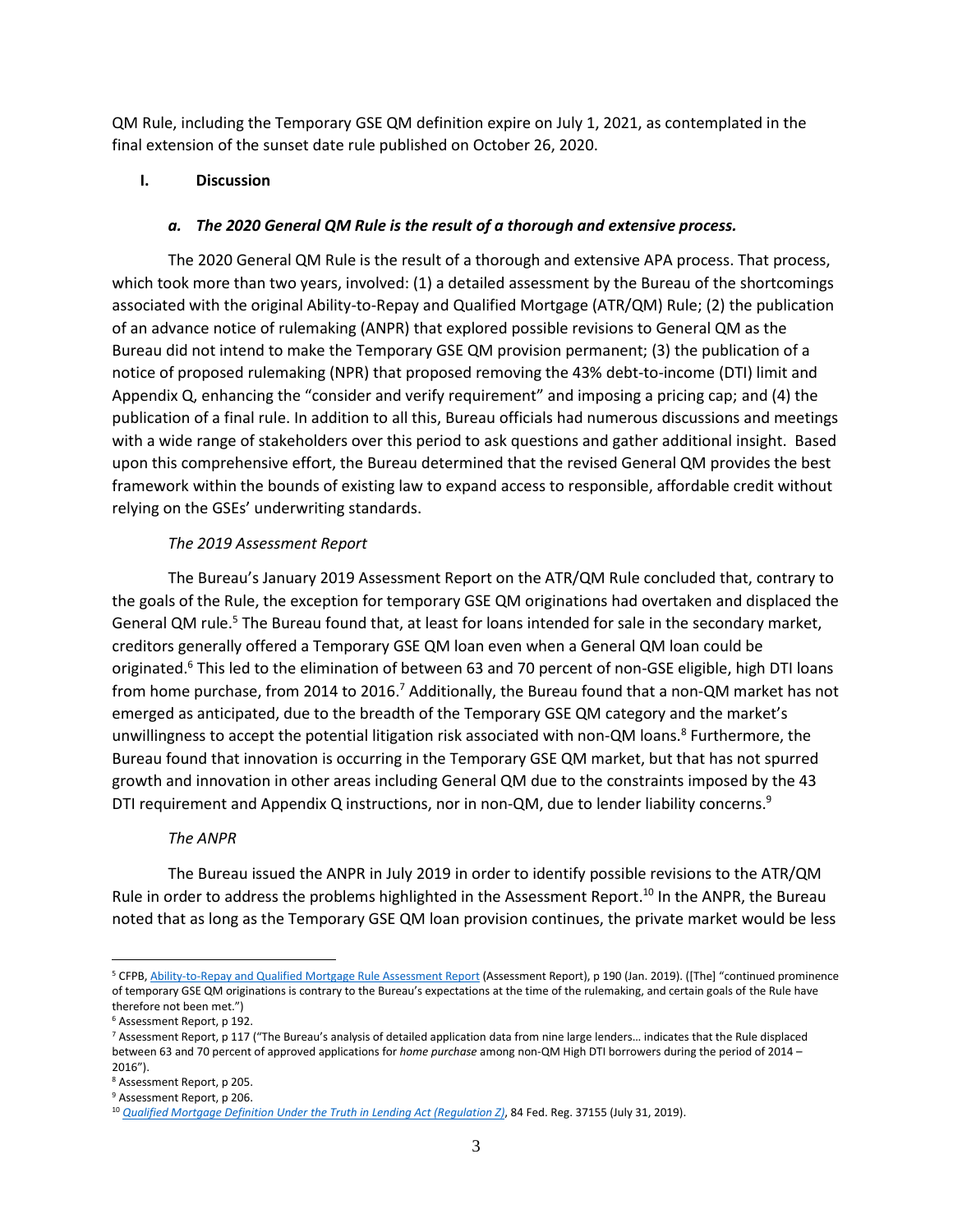likely to rebound.<sup>11</sup> Thus, the Bureau concluded that "making the Temporary GSE QM loan provision permanent appears to be inconsistent with the purpose of TILA's ATR provision, and with the Bureau's mandate."<sup>12</sup>

#### *The NPR*

The Bureau received nearly 100 comments on the ANPR. Based on that feedback, the Bureau proposed revising the General QM definition because it concluded that retaining the existing General QM loan definition with the DTI limit after the Temporary GSE QM loan definition expires "would result in a significant reduction in the scope of QM and could reduce access to responsible, affordable mortgage credit..."<sup>13</sup> Specifically, the Bureau proposed to: (1) remove the 43% DTI limit; (2) remove Appendix Q; (3) enhance the "consider and verify" requirement: (4) impose a pricing cap to qualify for QM; and (5) as part of a separate rulemaking, extend the Temporary GSE QM provision until the new rule would be implemented.

The Bureau proposed to remove the 43% DTI limit, a constraint that likely would lead to a "significant reduction in access to responsible, affordable credit when the Temporary GSE QM definition expires."<sup>14</sup> The Bureau stated that a DTI limit in General QM may unduly restrict access to credit because it provides an "incomplete picture of the consumer's financial capacity."<sup>15</sup>

Relatedly, the Bureau proposed to remove Appendix Q, recognizing that Appendix Q's definitions of debt and income are "rigid and difficult to apply and do not provide the level of compliance certainty that the Bureau anticipated."<sup>16</sup>

To prevent uncertainty that may result from the removal of Appendix Q, the proposal clarified the requirements to "consider and verify" a consumer's income and debt. Under the proposal, a creditor must consider the consumer's income or assets, debt obligations, alimony, child support, and monthly DTI ratio or residual income, using verified amounts. The Bureau's objective is to "ensure that a loan for which a creditor disregards these factors cannot obtain QM status, while ensuring that creditors and investors can readily determine if a loan is a QM."<sup>17</sup>

Further, the Bureau proposed a pricing cap based upon comparing a loan's annual percentage rate (APR) to the Average Prime Offer Rate (APOR) for a comparable transaction. The Bureau stated that this approach was a strong indicator of a consumer's ability to repay and a more holistic and realistic measure of a consumer's ability to repay, reaffirming compliance with ATR better than a stand-alone DTI.

Simultaneously, the Bureau proposed to extend the Temporary GSE QM loan category until the new General QM rule would be in effect. The Bureau recognized that without this extension, consumers who would have obtained loans under the Temporary GSE QM loan definition and who would be able to

<sup>14</sup> 85 Fed. Reg. 41716, 41731.

<sup>11</sup> 84 Fed. Reg. 37155, 37159.

<sup>12</sup> 84 Fed. Reg. 37155, 37160

<sup>&</sup>lt;sup>13</sup> [Qualified Mortgage Definition Under the Truth in Lending Act \(Regulation Z\): General QM Loan Definition](https://www.federalregister.gov/documents/2020/07/10/2020-13739/qualified-mortgage-definition-under-the-truth-in-lending-act-regulation-z-general-qm-loan-definition), 85 Fed. Reg. 41716, 41717 (July 10, 2020).

<sup>15</sup> 85 Fed. Reg. 41716, 41717. <sup>16</sup> 85 Fed. Reg. 41716, 41729.

<sup>17</sup> 85 Fed. Reg. 41716, 41747.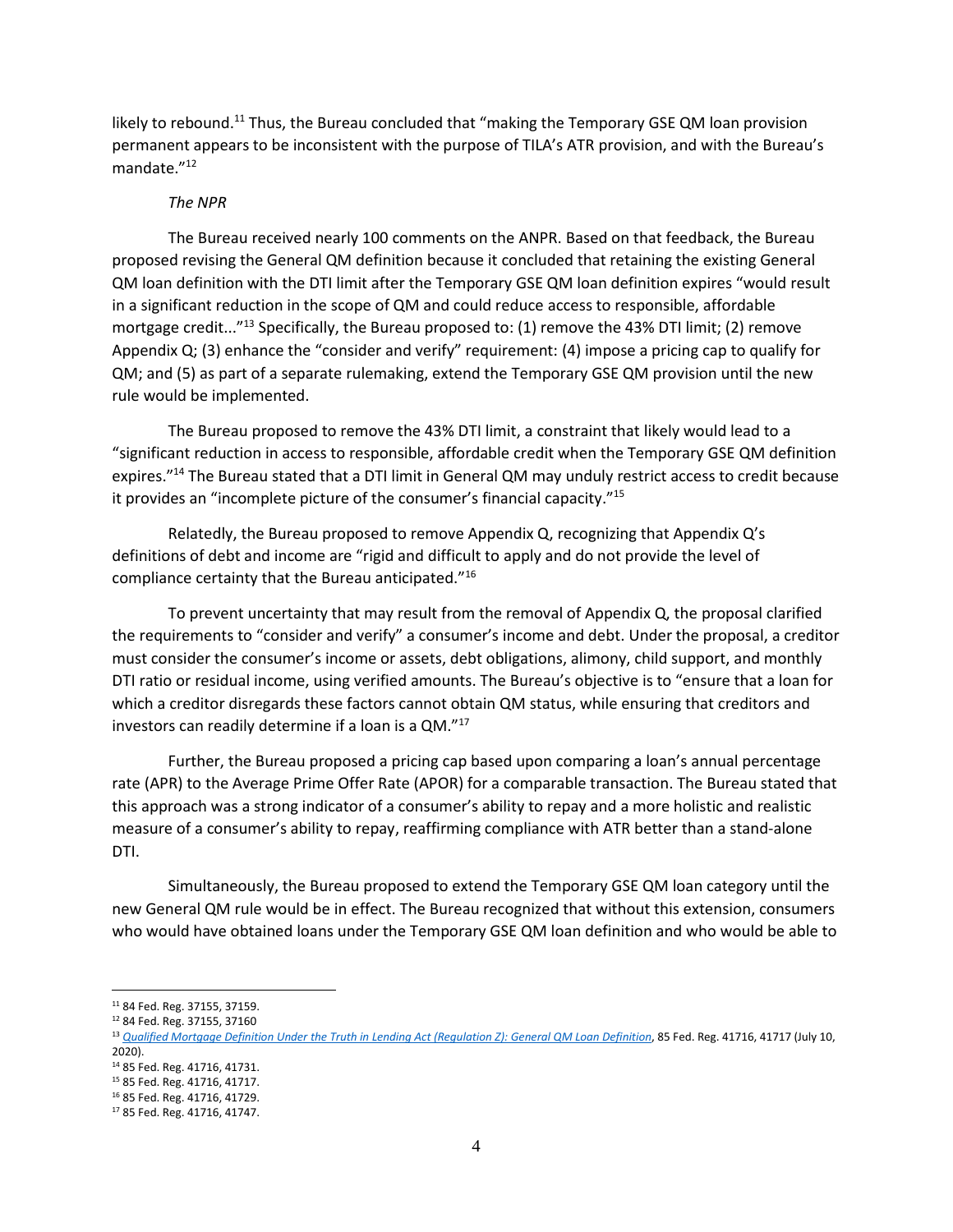obtain loans under the revised General QM would not be able to obtain loans at all if the Temporary GSE QM expired before the revised General QM was in effect.<sup>18</sup>

## *The Final Rule*

The Bureau issued the final rule on December 29, 2020, after reviewing 85 comments on the NPR. The final rule incorporated the key reforms proposed in the NPR. The Bureau concluded that the "bright-line pricing thresholds strike the best balance between ensuring consumers' ability to repay and ensuring access to responsible, affordable mortgage credit."<sup>19</sup> In other words, General QM status should be determined by a simple, bright-line rule to provide certainty of QM status. Further, the Bureau concluded that providing a safe harbor for prime first-lien and subordinate-lien loans is "necessary and proper to facilitate compliance with and to effectuate the purposes of section 129C and TILA, including to assure that consumers are offered and receive residential mortgage loans on terms that reasonably reflect their ability to repay the loans."<sup>20</sup>

In finalizing these reforms, including the extension of the sunset date, the Bureau rejected an "overlap period" requested by some commenters, deciding to maintain this definition "only as long as necessary" and "no longer," because of the "negative effects of the Temporary GSE QM loan definition on the mortgage market."<sup>21</sup> The Bureau adopted an "optional early compliance period" for the revised General QM loan definition, concluding that establishing this optional early compliance period would "facilitate a smooth and orderly transition to a revised General QM loan definition without prolonging the negative effects of the Temporary GSE QM loan definition..."<sup>22</sup>

The Bureau's APA process was collaborative. For well over two years, the Bureau repeatedly sought and received input from all parties affected by the rule. Industry and consumer advocacy organizations collaborated through each step of the process, seeking to build consensus for a rule that would align the statutory mandate to protect consumers and provide reliable access to responsible, affordable mortgage credit. The 2020 General QM Rule achieves these goals.

Additionally, it is evident from the APA process that the Bureau considered a multitude of alternatives. In every stage of the rulemaking, the Bureau sought input on specific alternatives and asked open-ended questions seeking other ideas to achieve the Bureau's goals. The Bureau determined that the end result – the 2020 General QM Rule – was the best way to implement the statute and achieve the Bureau's goals. The effects of the COVID-19 pandemic have not changed that conclusion.

# *b. The Bureau has not established a sufficient basis for delaying the Rule.*

Given the extensive and disciplined APA rulemaking effort that went into developing the 2020 General QM Rule, we assume that any delay in its implementation and concurrent delay in expiration of the 2013 QM Rule would not be undertaken without a sufficient basis for that delay. Yet, the Bureau has not established a strong case for delay. Admittedly, the COVID-19 pandemic has created significant economic challenges for consumers. However, full adoption of the 2020 General QM Rule and expiration

<sup>&</sup>lt;sup>18</sup> [Qualified Mortgage Definition Under the Truth in Lending Act \(Regulation Z\): Extension of Sunset Date](https://www.federalregister.gov/documents/2020/07/10/2020-13741/qualified-mortgage-definition-under-the-truth-in-lending-act-regulation-z-extension-of-sunset-date), 85 Fed. Reg. 41448, 41452 (July 10, 2020).

<sup>19</sup> 85 Fed. Reg. 86308, 86317.

<sup>20</sup> 85 Fed. Reg. 86308, 86346.

<sup>&</sup>lt;sup>21</sup> [Qualified Mortgage Definition Under the Truth in Lending Act \(Regulation Z\): Extension of Sunset Date](https://www.federalregister.gov/documents/2020/10/26/2020-23540/qualified-mortgage-definition-under-the-truth-in-lending-act-regulation-z-extension-of-sunset-date), 85 Fed. Reg. 67938, 67951 (Oct. 26, 2020).

<sup>22</sup> 85 Fed. Reg. 86308, 86385.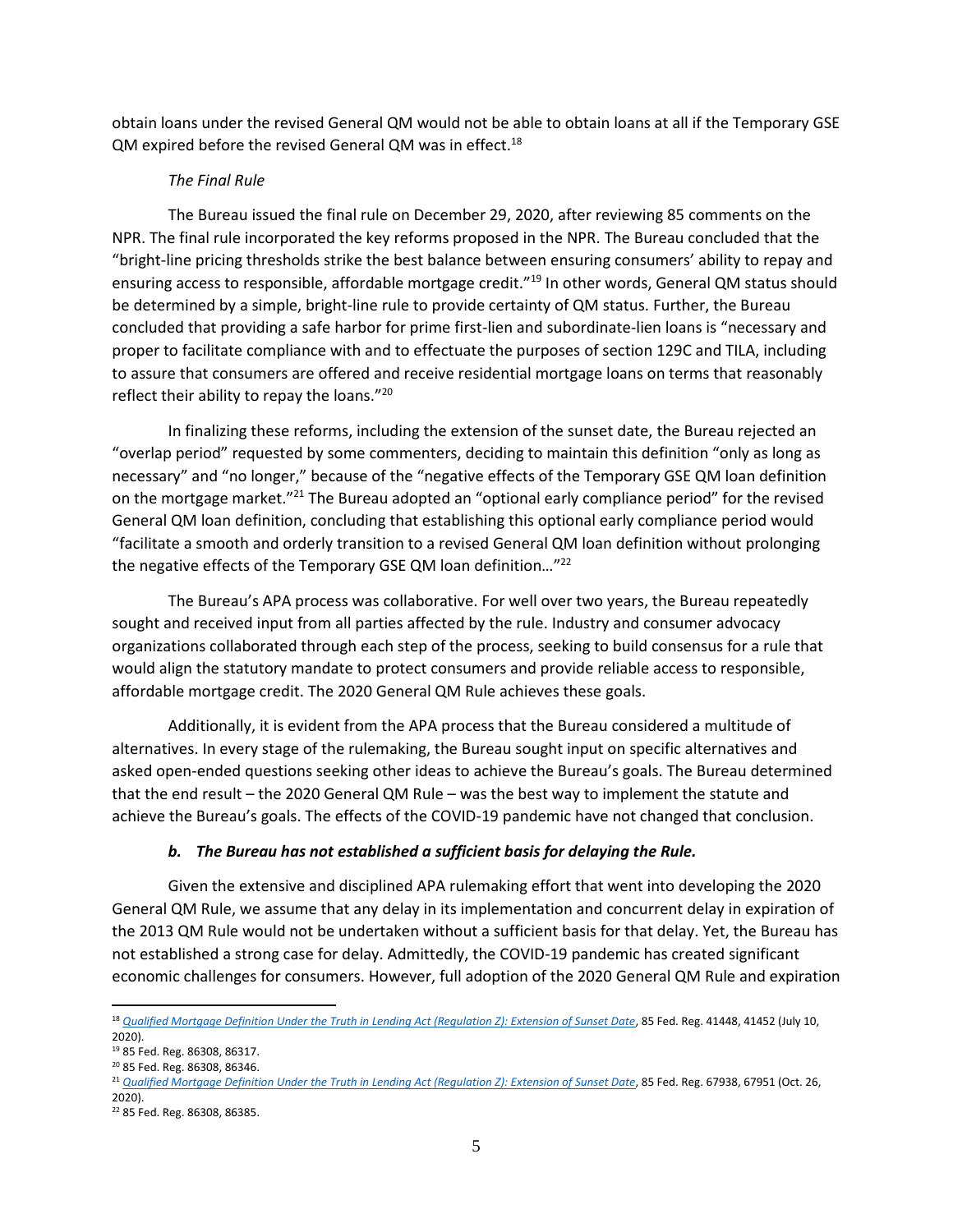of the 2013 QM Rule will not contribute to those challenges. There is no nexus between the pandemicrelated issues facing the mortgage market and replacement of the 2013 QM Rule with the 2020 General QM Rule, and the Bureau does not establish one in the Proposed Rule.

The Bureau focuses on potential disruptions in the market when COVID-19 forbearance plans and foreclosure moratoriums expire. Specifically, "consumers who need to sell their homes may benefit from a broader QM definition that encourages more potential purchasers to enter the market and buy properties that might otherwise go into foreclosure." <sup>23</sup> The Bureau provides no analysis or data to support the implied concern that the 2020 General QM Rule would not support sufficiently broad access to credit and therefore, the 2013 QM Rule, with the 43 DTI and Temporary GSE QM features would be needed. In fact, the 2020 General QM Rule is more expansive than the 2013 QM Rule and therefore, will not constrain home financing. Further, the observable market dynamic today reflects very high demand for affordable residential properties and associated high demand for and access to home financing, driven by low interest rates. Additionally, the GSEs and government agencies are offering streamlined post-forbearance loss mitigation options, with the goal of keeping families in their homes, which should limit the need for families to liquidate their properties voluntarily or involuntarily. High levels of home equity<sup>24</sup> are likely to reduce the use of deeds-in-lieu or short-sales as well. Finally, additional programs could be designed within the framework of the 2020 General QM Rule, if warranted.

Delaying the implementation of the 2020 General QM Rule and expiration of the 2013 QM Rule will not have negative effects on creditors or market demand. Maintaining the compliance date will not reduce flexibility for creditors. The Bureau emphasizes that it wants to provide "flexibilities" for creditors so as to not strain the market. Such flexibilities are unnecessary; they already are provided in the 2020 General QM Rule, which is more expansive than the 2013 QM Rule.

In its final rule, the Bureau decided to permit an optional early compliance period to help with the transition. From March 1, 2021 until June 30, 2021, the old regime and the new regime co-exist. As the Bureau noted in finalizing the revised General QM rule and the sunset extension, the optional early compliance period provides for a smooth and orderly transition. Another 15 months of an overlap period is simply not necessary. It only calls into questions the Bureau's commitment to the 2020 General QM Rule, which lenders were implementing prior to the publication of this NPR. The market conditions created due to the pandemic do not materially affect the ability of creditors to effectively use the provided transition time and, as just noted, introduce uncertainty about the permanence of the new rule.

# *c. The 2020 General QM Rule will expand access to credit for consumers whereas the benefits of delay are speculative, and minimal, at best.*

The Bureau's purported rationale for the Proposed Rule is the mandatory compliance date of July 1, 2021 could reduce access to credit, particularly for certain consumer segments.<sup>25</sup> In support of this rationale, the Bureau cites data on new credit originated for consumers with credit scores below

<sup>&</sup>lt;sup>23</sup> Qualified Mortgage Definition Under the Truth in Lending Act (Regulation Z): General QM Loan Definition; Delay of Mandatory Compliance *Date*, 86 Fed. Reg. 12839, 12849 (March 5, 2021).

<sup>&</sup>lt;sup>24</sup> Andy Walden, *[Deferred Payments During Forbearance Beginning to Erode Equity Positions](https://www.blackknightinc.com/blog-posts/deferred-payments-during-forbearance-beginning-to-erode-equity-positions/)*, Black Knight, Inc. (Feb. 3, 2021).

<sup>&</sup>lt;sup>25</sup> 86 Fed. Reg. 12839, 12850 ("The Bureau is concerned that despite the record origination volumes, access to low interest-rate refinances and purchase mortgage in these unique circumstances may be less widely available for consumers with weaker credit relative to consumers with stronger credit.").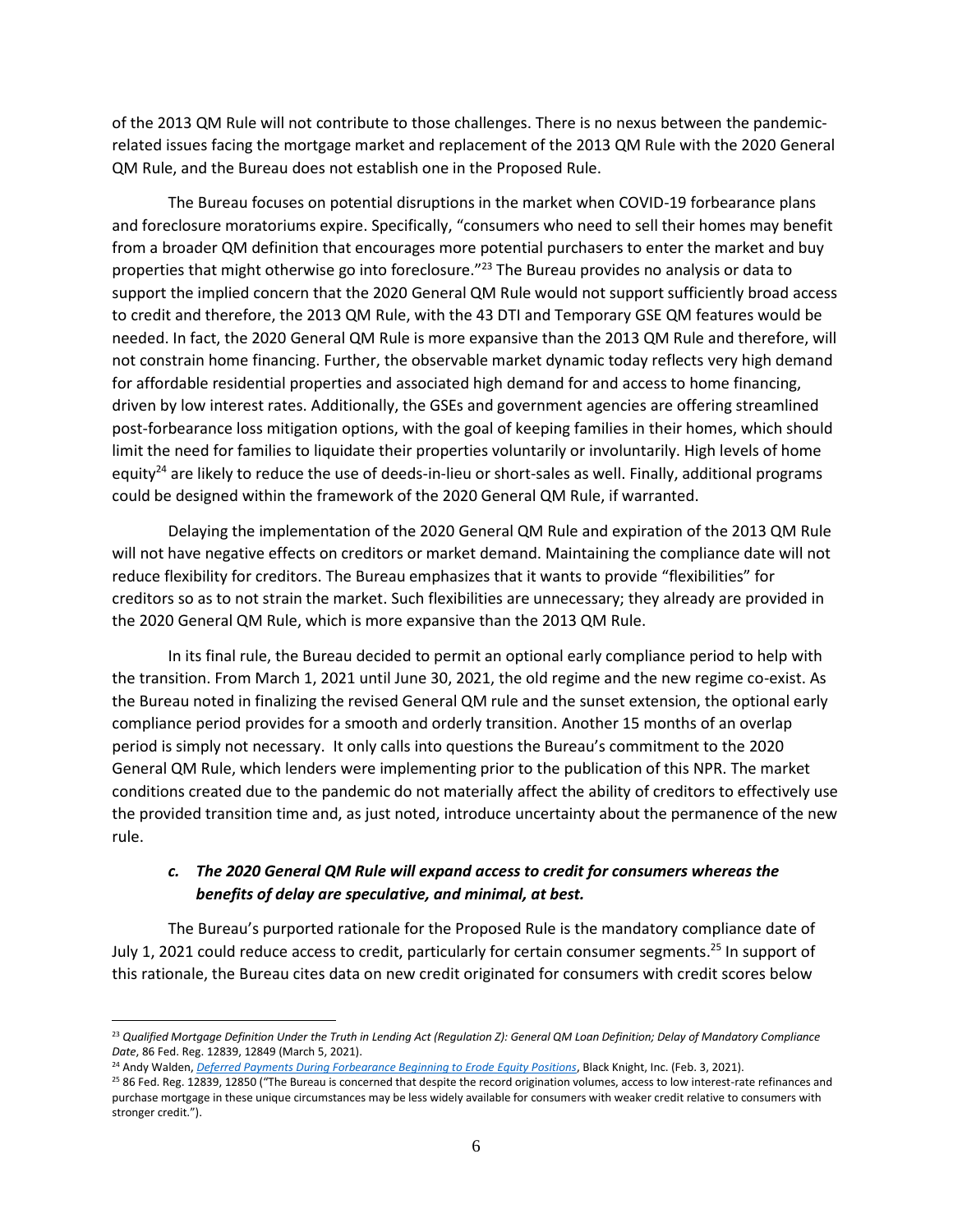700. We do not dispute the data the Bureau puts forward. However, the Bureau provides no data or evidence that a delay would result in more credit availability for this segment of the market. In other words, the Bureau does not provide evidence that this segment of borrowers would be negatively affected if there were no change to the mandatory compliance date. These borrowers should be wellserved under the 2020 QM Rule.

Additionally, the Bureau states that pandemic-related capacity constraints could cause the supply of mortgage credit to fall short of demand from creditworthy consumers.<sup>26</sup> In response, the Bureau believes that creditors may impose credit overlays for certain products that are time-consuming. Separately, the Bureau found that, while credit overlays imposed at the beginning of the pandemic have eased,<sup>27</sup> access to credit for higher-risk but creditworthy consumers remains an ongoing concern due to the expiration of foreclosure moratoriums and COVID-19 forbearance plans on the mortgage market as well as lender capacity constraints.<sup>28</sup> Yet, once again, the Bureau provides no data or evidence to substantiate these concerns. Nor does the Bureau offer any analysis as to how a delay in the implementation of the 2020 General QM Rule would mitigate these concerns, even if they were substantiated.

The Bureau also asserts that there would be a *slightly smaller* QM market and potentially reduced access to credit in a market in which creditors were limited to making General QM loans under the 2020 General QM loan definition.<sup>29</sup> The Bureau estimates that between July 1, 2021 and October 1, 2022, approximately 33,000 additional consumers would obtain conventional QM loans priced 2.25 percentage points or higher above APOR under the proposal due to the previous General QM loan definition and the Temporary GSE QM definition.<sup>30</sup>

Here too, it is difficult, if not impossible, to evaluate this estimate. The Bureau provides no support for the figures presented. There are no citations or background as to how it made these assumptions. By comparison, the cost benefit analysis conducted by the Bureau when it issued the revised General QM rule included a robust analysis that cited sources and assumptions. In the 2020 General QM Rule, the Bureau estimated that 959,000 additional over-43-Percent DTI loans could be originated as General QMs, taking into account that QMs originated under the Temporary GSE QM definition would be qualified under the new General QM definition, Assuming the figures in the Proposed Rule are accurate, the statement that the delaying the mandatory compliance date will provide greater access to credit is only marginally accurate, at best.

As the Bureau is aware, almost all GSE loans will satisfy the revised General QM definition. The exceptions are: (1) loans priced 2.25 percentage points or higher above APOR; (2) high LTV/streamlined

<sup>26</sup> 86 Fed. Reg. 12839, 12851.

<sup>27</sup> 86 Fed. Reg. 12839, 12845.

<sup>28</sup> 86 Fed. Reg. 12839, 12845.

<sup>29</sup> 86 Fed. Reg. 12839, 12853.

<sup>&</sup>lt;sup>30</sup> 86 Fed. Reg. 12839, 12855. In the Dodd-Frank Act Section 1022(b) analysis, the Bureau notes that when the mandatory compliance date is reached, the main loans affected would be those priced 2.25 percentage points or higher above APOR that are either conventional loans with DTI ratios at or below 43 percent (Under-43-Percent DTI conventional loans) or GSE-eligible loans. If the GSEs do not originate loans priced 2.25 percentage points or higher above APOR, the estimate drops to 28,000 additional consumers. The Bureau notes that some of the 33,000 consumers may be able to obtain General QM loans priced below 2.25 percentage points over APOR due to creditor responses to the General QM Final Rule or obtain QM loans under the Small Creditor QM definition. Others may instead obtain FHA loans or non-QM loans. The Bureau also notes that the proposal would benefit those obtaining GSE streamlined refinance loans as they would not qualify under the revised General QM rule.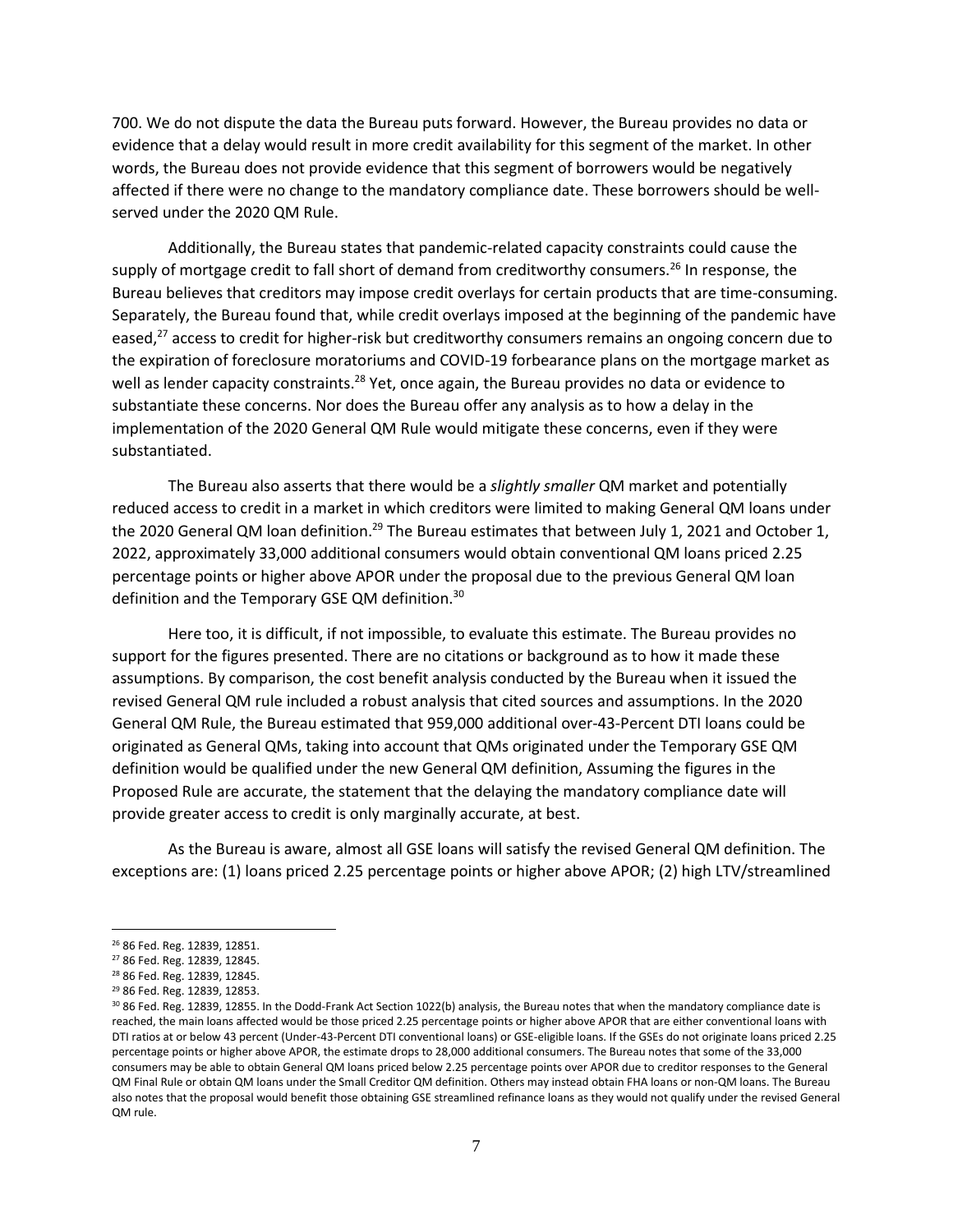refinances;<sup>31</sup> and (3) short-reset ARMs. On the other hand, the revised General QM rule greatly expands access to credit for the non-GSE market, particularly for jumbo loans and those such as self-employed that could not qualify under Appendix Q. These borrowers were unable to qualify under the previous regime. The 2020 General QM Rule also will allow for innovative QM underwriting without the constraints of the dated and static Appendix Q. In the final QM, the 43% DTI limit and related Appendix Q are replaced with a simple, objective evidentiary standard. The lender must have evidence in the loan file that debt and income are verified, and DTI considered.

Furthermore, the Bureau acknowledges that the ability to produce QM loans under the Temporary GSE QM standards may be affected by "external factors" such as the Preferred Stock Purchase Agreements (PSPAs). Beginning July 1, Temporary GSE QM loans will not be eligible for acquisition by the GSEs.<sup>32</sup> As already noted, most GSE loans will qualify under the new General QM loan definition, so the PSPA QM requirements are not constricting access to credit.<sup>33</sup>

However, the PSPA provisions do call into question the purpose of and rationale for the proposal to delay expiration of the 2013 QM Rule. The PSPAs prohibit delivery of Temporary GSE QM loans and therefore, the only "flexibility" that the Proposed Rule is preserving are loans made in accordance with the 43 DTI and Appendix Q standards, an option that is far more limiting than the new General QM definition will allow. While the Bureau recognizes that the PSPAs may have some impact on this rule, there is no assessment or quantification of this effect in the section 1022(b) analysis. The impact of the PSPAs is further proof that the Proposed Rule is unnecessary and will not have any benefit to consumers or the mortgage market.

In summary, the 2020 General QM Rule will expand access to credit for consumers, whereas the benefits of delay are speculative, and minimal, at best. The Bureau's failure to fully consider this impact may be contrary to the statutory standards governing rulemaking by the agency, which requires it to consider the potential benefit and costs to covered persons and consumers, including consumers' *access* to financial products.<sup>34</sup>

#### *d. Reopening the 2020 General QM Rule is contrary to the public interest.*

In the preamble to the Proposed Rule, the Bureau states that it plans to "evaluate" whether to initiate another rulemaking on the General QM rule.<sup>35</sup> We firmly believe that reopening the 2020 General QM Rule is unnecessary and contrary to the public interest. As noted above, that rule was a product of prolonged and in-depth deliberation by the Bureau that included input from all stakeholders, and it will have a demonstrable positive impact on access to mortgage credit for consumers. In contrast, the prospect that the Bureau will reopen the final rule, combined with the proposed delay, will complicate compliance and would not result in a better outcome for consumers.

Since the issuance of the 2020 General QM Rule, and in good faith reliance upon the agency's deliberations, the mortgage industry has undertaken implementation activities that have associated

<sup>&</sup>lt;sup>31</sup> Under the PSPA, these loans would still be eligible for GSE purchase/guarantee.

<sup>&</sup>lt;sup>32</sup> Specifically, under the PSPAs a qualified mortgage, as defined in 12 CFR § 1026.43(e)(2), (5), (6), (7), or (f) are eligible for acquisition by the GSEs.

<sup>&</sup>lt;sup>33</sup> Technically, the language of the PSPAs permits the purchase of "general" QM loans, which, by definition would include 43% DTI loans. However, since those DTI loans must be underwritten in accordance with Appendix Q and not GSE guidelines, the effect is that the only loans eligible for purchase are the new, APOR QM loans.

<sup>34</sup> 12 U.S.C. § 5512(b)(2) (emphasis added).

<sup>35</sup> 86 Fed. Reg. 12839, 12840.